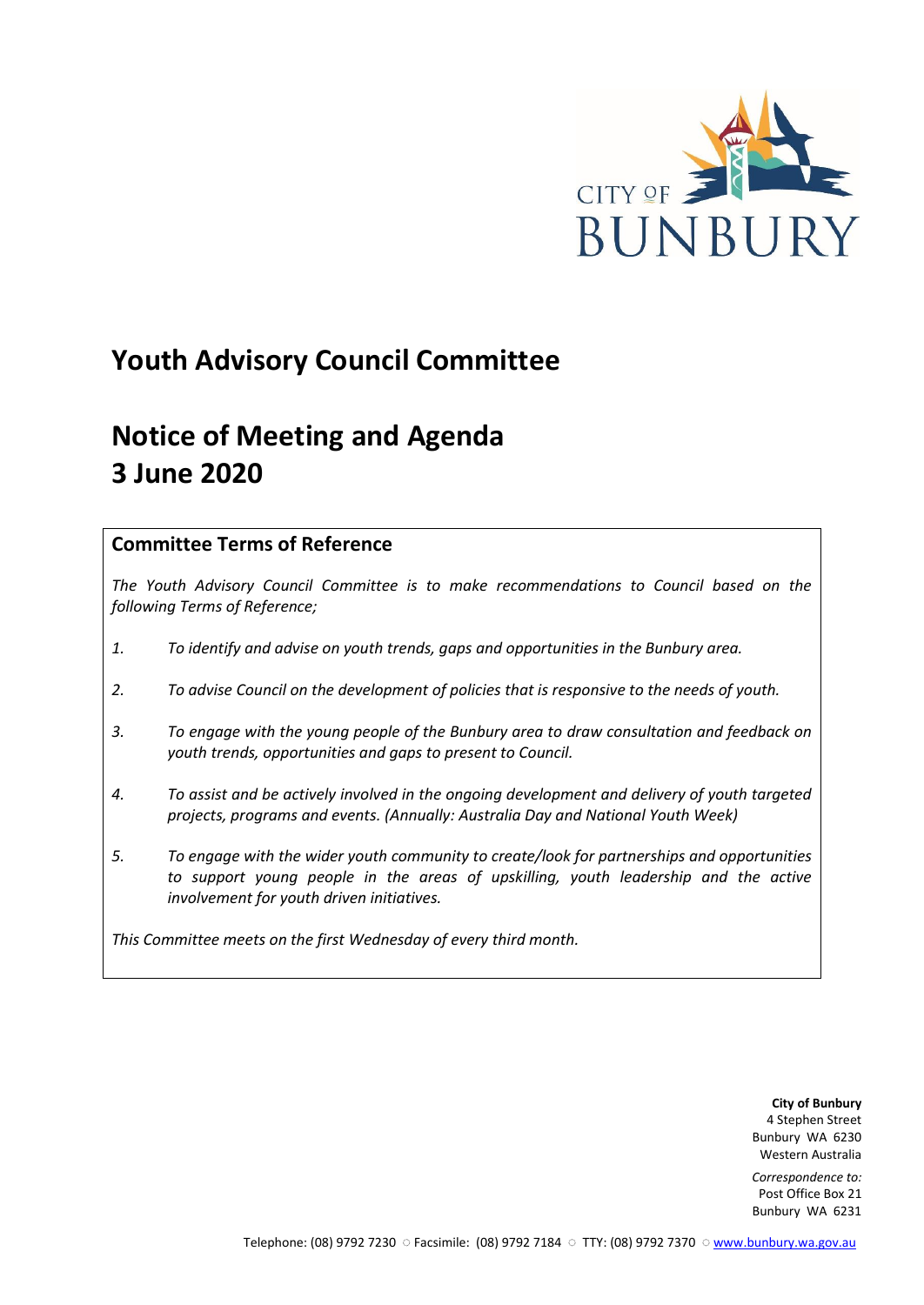| 1.  |      |  |  |  |  |
|-----|------|--|--|--|--|
| 2.  |      |  |  |  |  |
| 3.  |      |  |  |  |  |
| 4.  |      |  |  |  |  |
|     | 4.1  |  |  |  |  |
|     | 4.2  |  |  |  |  |
| 5.  |      |  |  |  |  |
| 6.  |      |  |  |  |  |
| 7.  |      |  |  |  |  |
| 8.  |      |  |  |  |  |
|     | 8.1  |  |  |  |  |
|     | 8.2  |  |  |  |  |
|     | 8.3  |  |  |  |  |
| 9.  |      |  |  |  |  |
| 10. |      |  |  |  |  |
|     | 10.1 |  |  |  |  |
|     | 10.2 |  |  |  |  |
|     | 10.3 |  |  |  |  |
|     |      |  |  |  |  |
|     |      |  |  |  |  |
|     | 12.1 |  |  |  |  |
|     | 12.2 |  |  |  |  |
|     |      |  |  |  |  |
|     |      |  |  |  |  |
|     |      |  |  |  |  |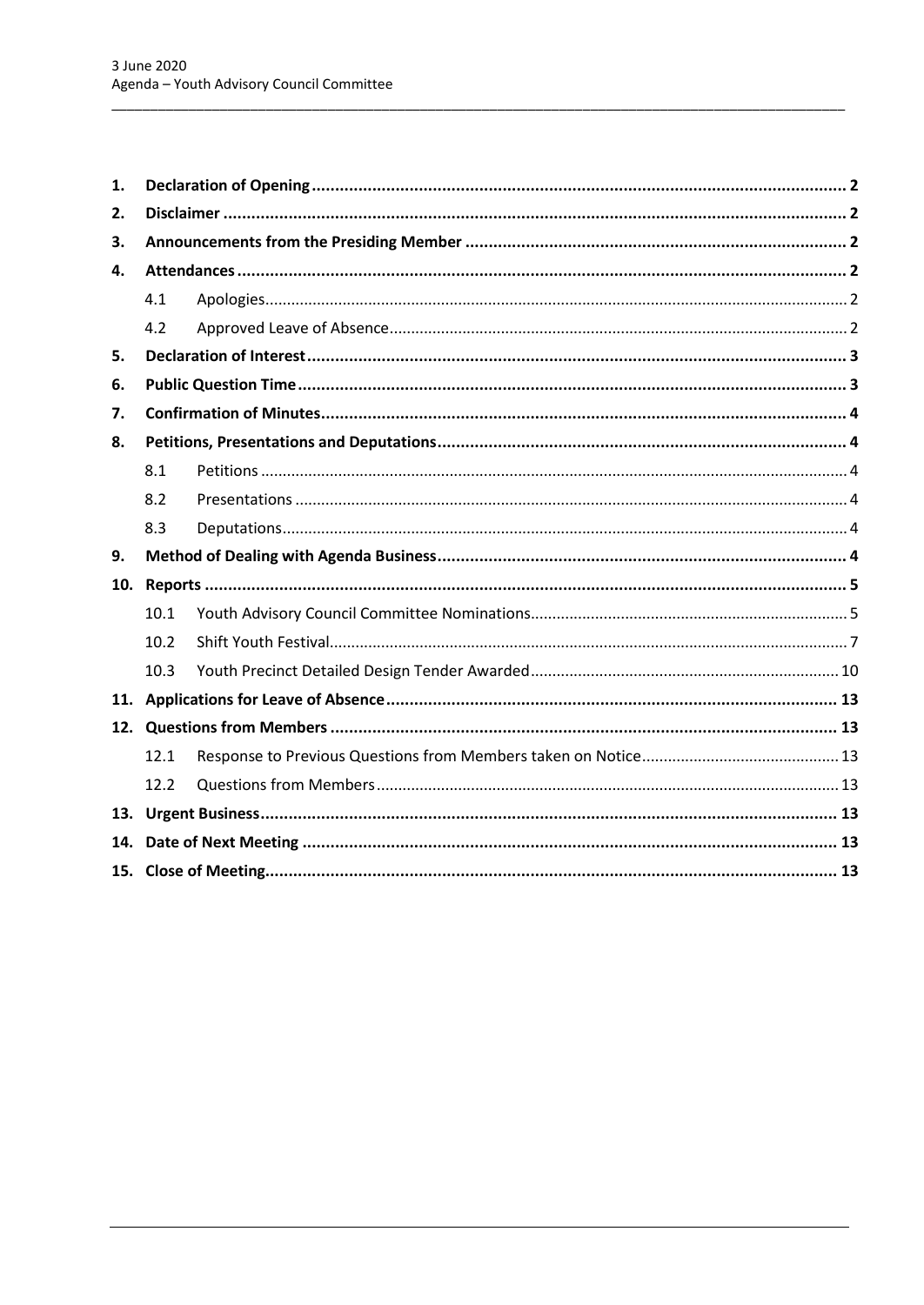## **Acknowledgement of Country**

\_\_\_\_\_\_\_\_\_\_\_\_\_\_\_\_\_\_\_\_\_\_\_\_\_\_\_\_\_\_\_\_\_\_\_\_\_\_\_\_\_\_\_\_\_\_\_\_\_\_\_\_\_\_\_\_\_\_\_\_\_\_\_\_\_\_\_\_\_\_\_\_\_\_\_\_\_\_\_\_\_\_\_\_\_\_\_\_\_\_\_\_\_\_\_

We acknowledge the Traditional owners of this land, the Wardandi Noongar people, and pay our respects to Elders past, present and emerging.

## **Vision**

Celebrating and advocating young people and their communities.

## **Mission**

We challenge expectations and assumptions, activate places and spaces, and empower young people to have a voice.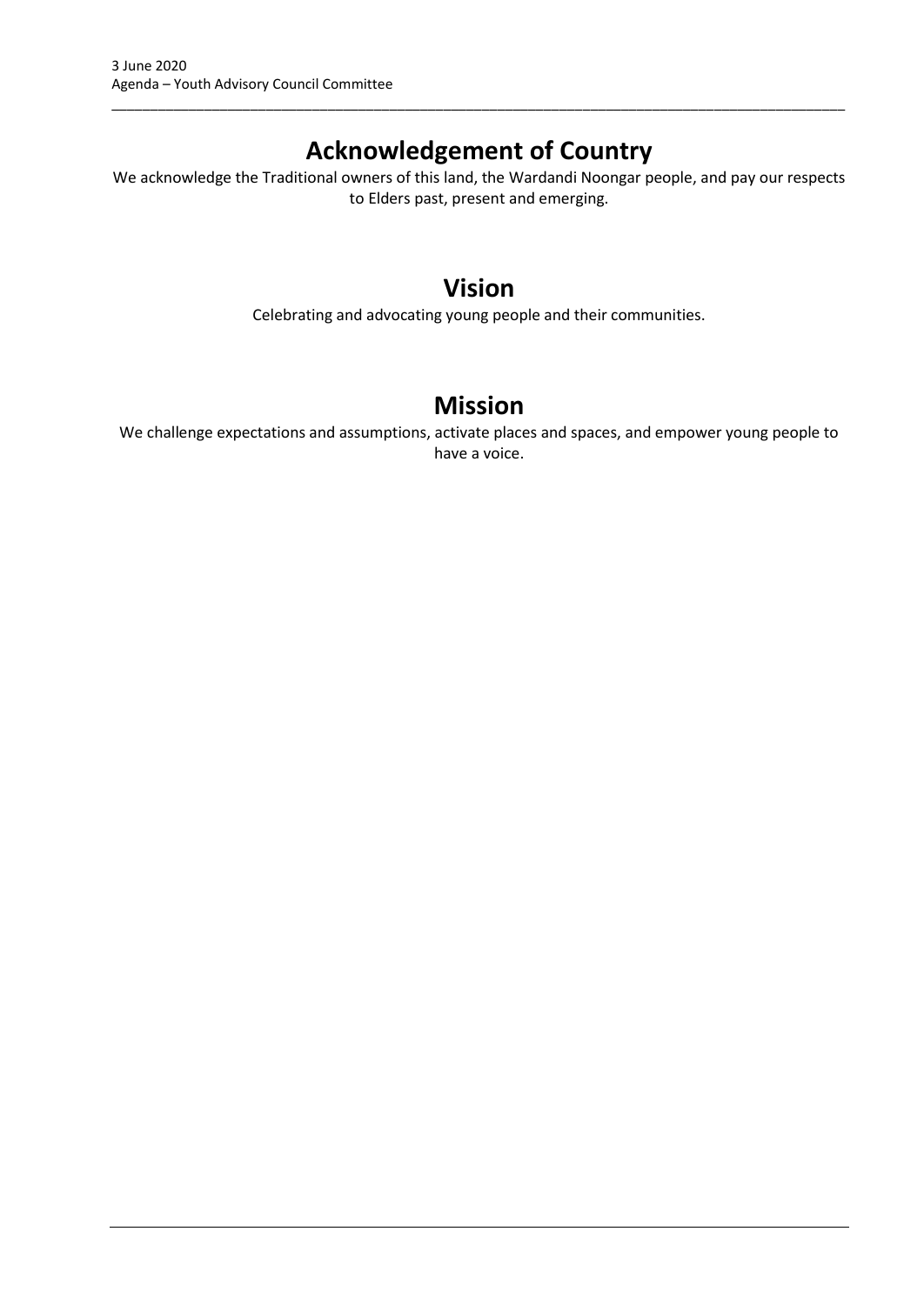

# **Youth Advisory Council Committee Notice of Meeting**

Dear Committee Members

The next Ordinary Meeting of the Youth Advisory Council Committee will be held in the *Council Chambers,* 2-4 Stephen Street, Bunbury, on 3 June 2020 at 4:30pm.

Signed: **Gary Barbour Director Sustainable Communities**

## **Agenda 3 June 2020**

Members of the public to note that recommendations made by this committee are not final and will be subject to adoption (or otherwise) at a future meeting of the Bunbury City Council.

*Committee Members:*

| <b>Member Name</b>  | <b>Representing</b>    |
|---------------------|------------------------|
| Bella Burgemeister  | <b>Youth Community</b> |
| Dylan Fryer         | <b>Youth Community</b> |
| <b>Rylee Hewitt</b> | <b>Youth Community</b> |
| Olivia Little       | <b>Youth Community</b> |
| Ella Quick          | Youth Community        |
| Sean Smith          | <b>Youth Community</b> |
| Will Tuck           | <b>Youth Community</b> |
| Sean van der Wielen | <b>Youth Community</b> |

#### *Ex-officio Members (non-voting):*

| <b>Member Name</b> | Representing                     |
|--------------------|----------------------------------|
| Cr Chris Plumb     | <b>Councillor Representative</b> |
| Cr Karen Turner    | <b>Councillor Representative</b> |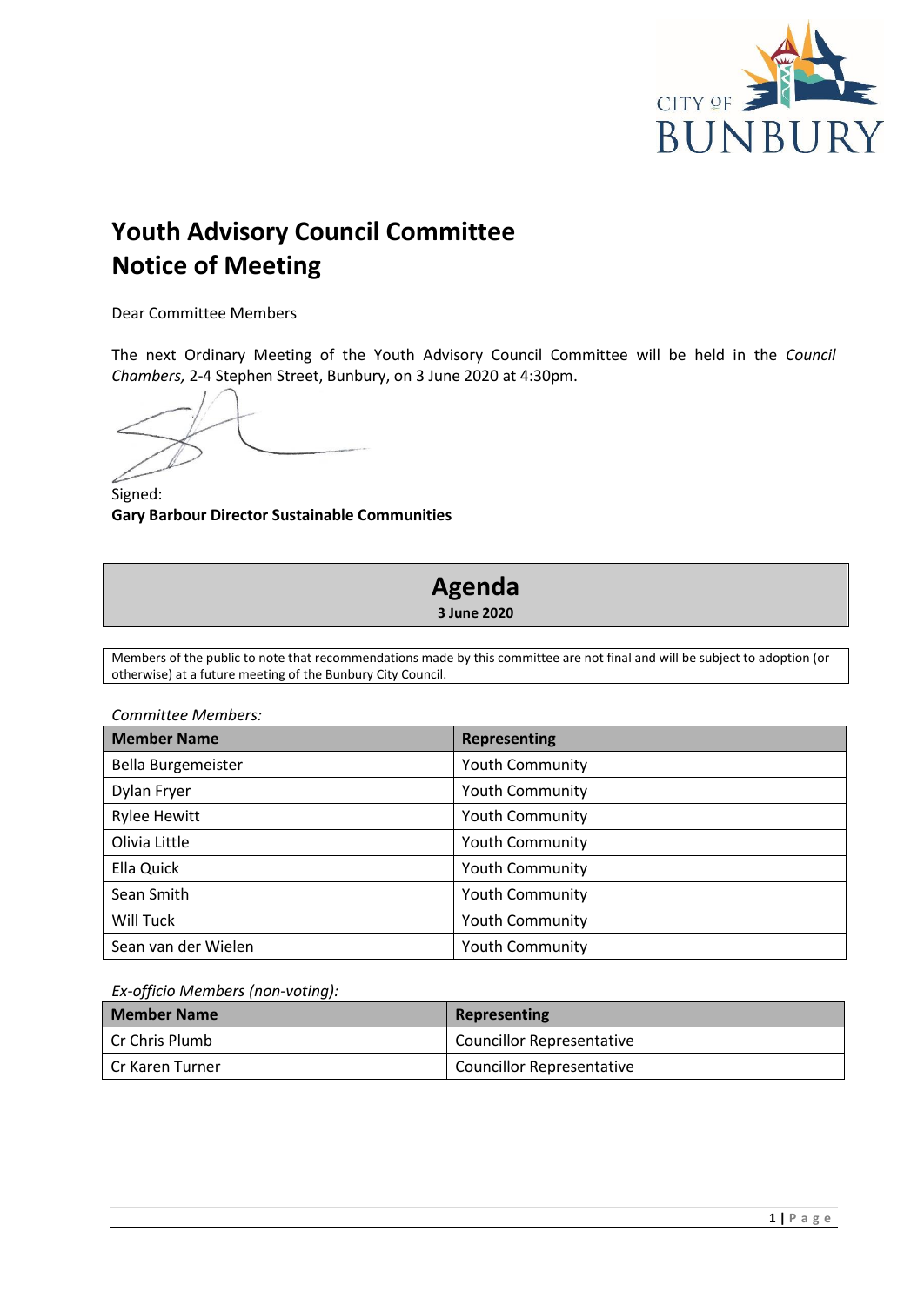#### *Support Staff:*

| <b>Name</b>          | <b>Title</b>                                        |
|----------------------|-----------------------------------------------------|
| Mr Gary Barbour      | <b>Director Sustainable Communities</b>             |
| Mrs Kerry Shaw       | Acting Manager People & Place                       |
| Ms Danika Wellington | Community Partnerships Officer - Youth & Activation |
| Ms Liz Allan         | <b>Executive Research and Project Officer</b>       |

\_\_\_\_\_\_\_\_\_\_\_\_\_\_\_\_\_\_\_\_\_\_\_\_\_\_\_\_\_\_\_\_\_\_\_\_\_\_\_\_\_\_\_\_\_\_\_\_\_\_\_\_\_\_\_\_\_\_\_\_\_\_\_\_\_\_\_\_\_\_\_\_\_\_\_\_\_\_\_\_\_\_\_\_\_\_\_\_\_\_\_\_\_

## <span id="page-4-0"></span>**1. Declaration of Opening**

Please note Youth Advisory Council Committee decision from the Meeting held 25 November 2019 which endorsed a rotational Presiding Member as part of a 12-month trial.

The Youth Mayor called for nominations for the position of Presiding Member for the period 3 June to 2 September 2020 period (inclusive). Ella Quick self-nominated. No other nominations were received and Ella was elected to the position unanimously.

### <span id="page-4-1"></span>**2. Disclaimer**

Not applicable to this committee.

## <span id="page-4-2"></span>**3. Announcements from the Presiding Member**

## <span id="page-4-3"></span>**4. Attendances**

<span id="page-4-4"></span>**4.1 Apologies**

## <span id="page-4-5"></span>**4.2 Approved Leave of Absence**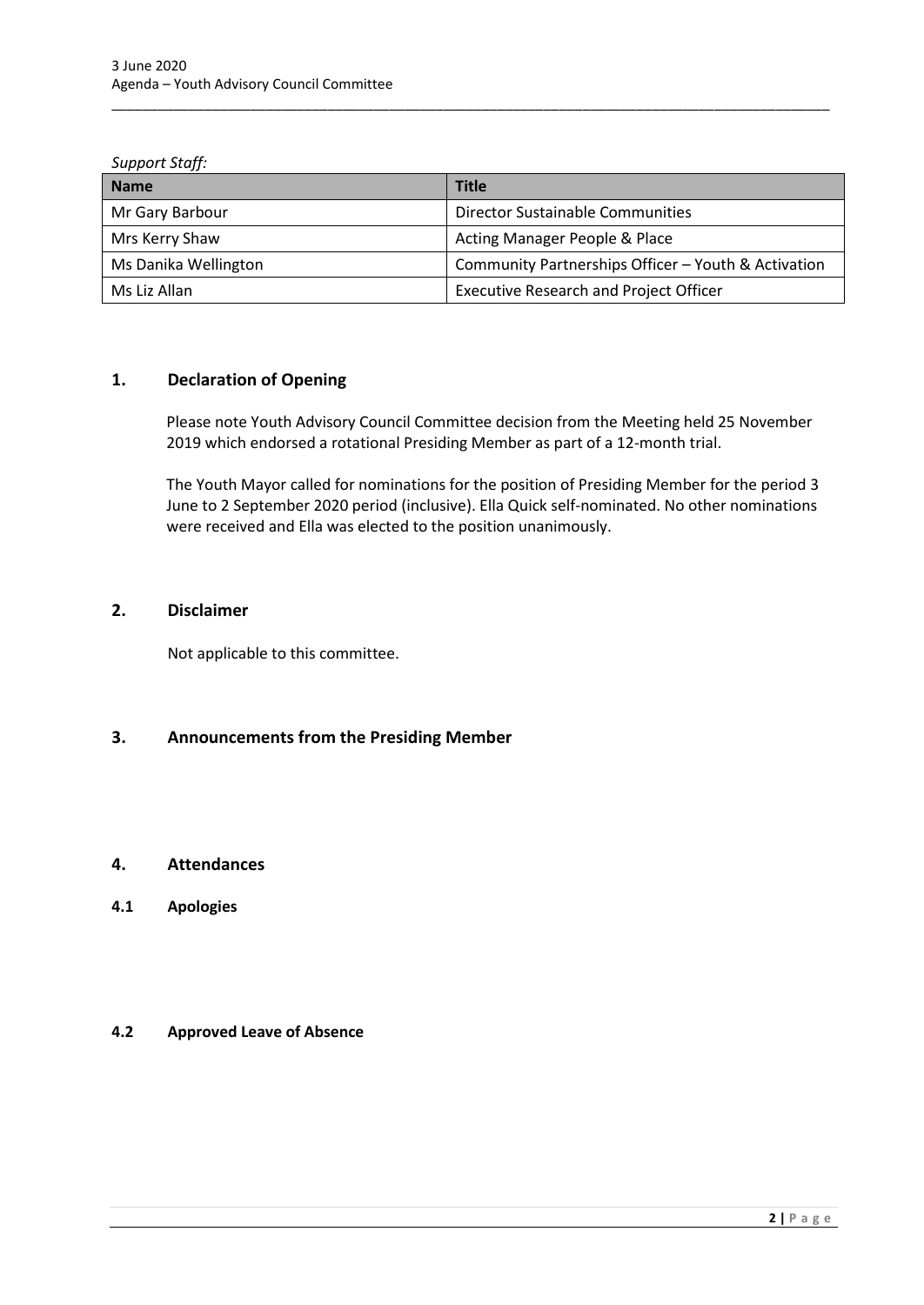## <span id="page-5-0"></span>**5. Declaration of Interest**

IMPORTANT: Committee members to complete a "Disclosure of Interest" form for each item on the agenda in which they wish to disclose a financial/proximity/impartiality interest. They should give the form to the Presiding Member before the meeting commences. After the meeting, the form is to be forwarded to the Administration Services Section for inclusion in the Corporate Financial Disclosures Register.

\_\_\_\_\_\_\_\_\_\_\_\_\_\_\_\_\_\_\_\_\_\_\_\_\_\_\_\_\_\_\_\_\_\_\_\_\_\_\_\_\_\_\_\_\_\_\_\_\_\_\_\_\_\_\_\_\_\_\_\_\_\_\_\_\_\_\_\_\_\_\_\_\_\_\_\_\_\_\_\_\_\_\_\_\_\_\_\_\_\_\_\_\_

#### <span id="page-5-1"></span>**6. Public Question Time**

Not applicable to this Committee.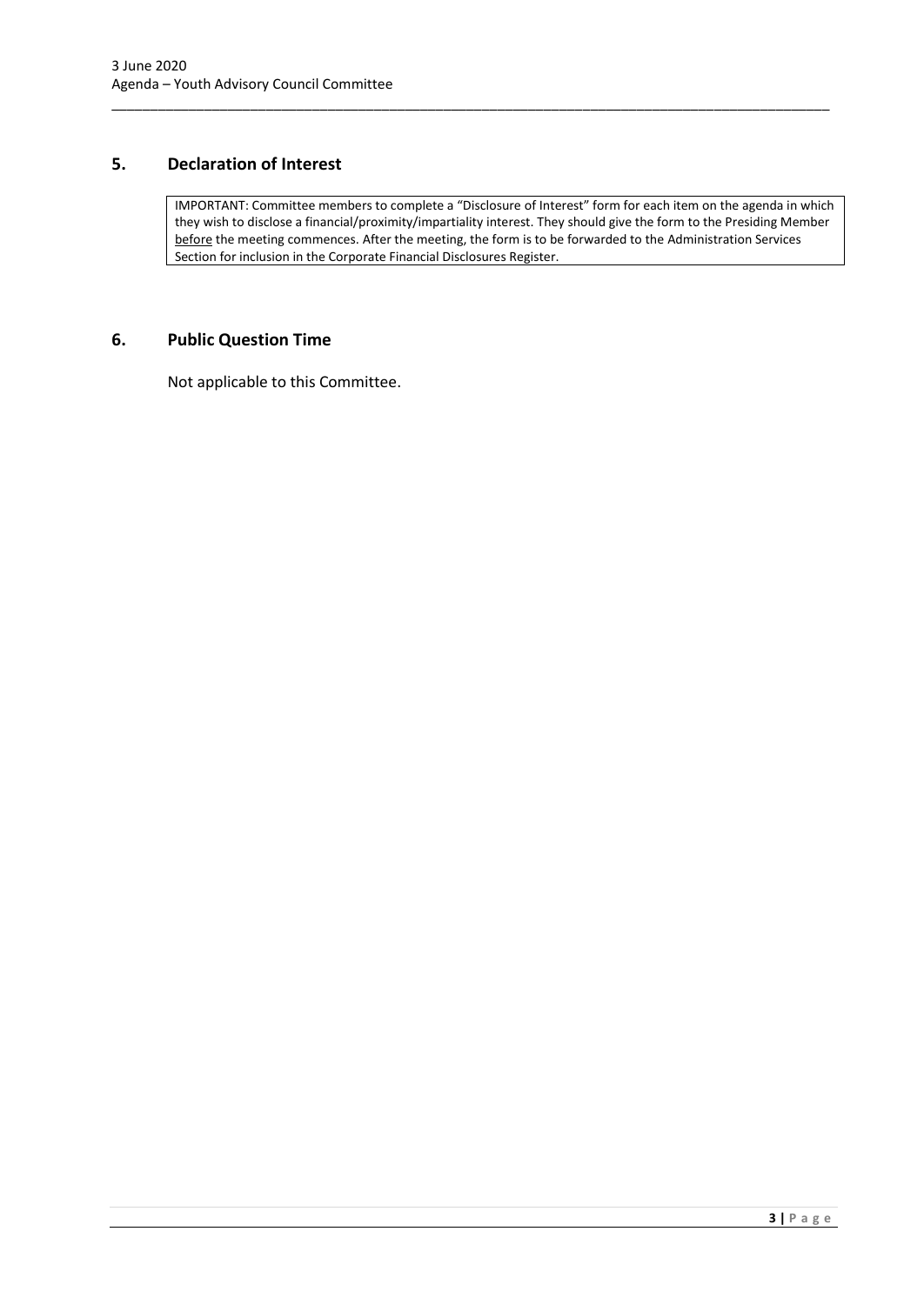## <span id="page-6-0"></span>**7. Confirmation of Minutes**

The Minutes of the Youth Advisory Council Committee Meeting held 4 March 2020 had been circulated.

\_\_\_\_\_\_\_\_\_\_\_\_\_\_\_\_\_\_\_\_\_\_\_\_\_\_\_\_\_\_\_\_\_\_\_\_\_\_\_\_\_\_\_\_\_\_\_\_\_\_\_\_\_\_\_\_\_\_\_\_\_\_\_\_\_\_\_\_\_\_\_\_\_\_\_\_\_\_\_\_\_\_\_\_\_\_\_\_\_\_\_\_\_

## **Recommendation**

That the Minutes of the Youth Advisory Council Committee Meeting held 4 March 2020 be confirmed as a true and correct record.

## <span id="page-6-1"></span>**8. Petitions, Presentations and Deputations**

#### <span id="page-6-2"></span>**8.1 Petitions**

Nil

#### <span id="page-6-3"></span>**8.2 Presentations**

Nil

## <span id="page-6-4"></span>**8.3 Deputations**

Nil

## <span id="page-6-5"></span>**9. Method of Dealing with Agenda Business**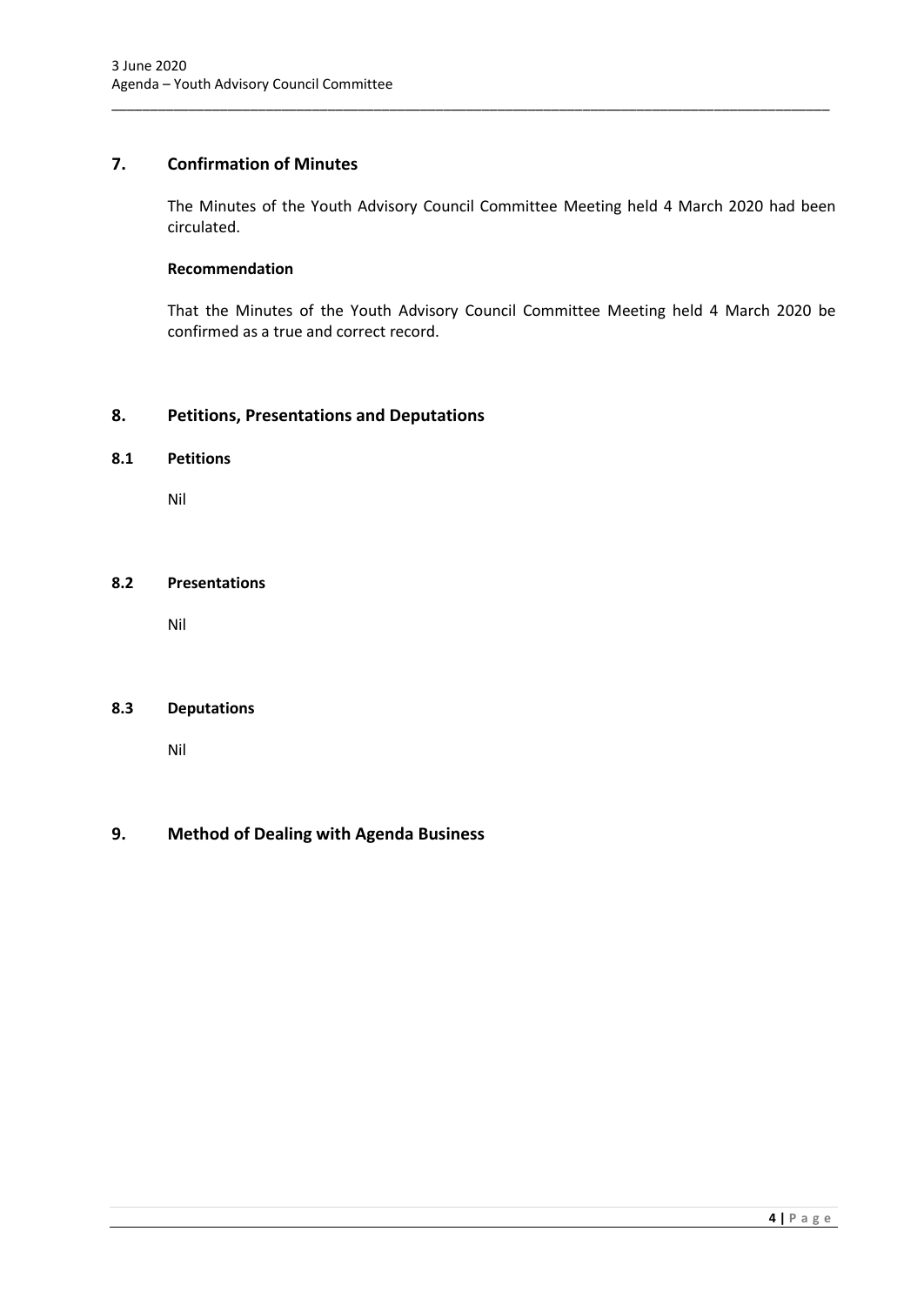#### <span id="page-7-0"></span>**10. Reports**

#### <span id="page-7-1"></span>**10.1 Youth Advisory Council Committee Nominations**

| <b>Applicant/Proponent:</b> | Internal                                       |                                                                        |   |                             |
|-----------------------------|------------------------------------------------|------------------------------------------------------------------------|---|-----------------------------|
| <b>Responsible Officer:</b> |                                                | Danika Wellington, Community Partnerships Officer - Youth & Activation |   |                             |
| <b>Responsible Manager:</b> |                                                | Kerry Shaw, Acting Manager People and Place                            |   |                             |
| <b>Executive:</b>           | Gary Barbour, Director Sustainable Communities |                                                                        |   |                             |
| Authority/Discretion:       |                                                | Advocacy                                                               |   | Review                      |
|                             |                                                | Executive/Strategic                                                    |   | Quasi-Judicial              |
|                             |                                                | Legislative                                                            | ⋉ | <b>Information Purposes</b> |
| <b>Attachments:</b>         | Nil                                            |                                                                        |   |                             |

\_\_\_\_\_\_\_\_\_\_\_\_\_\_\_\_\_\_\_\_\_\_\_\_\_\_\_\_\_\_\_\_\_\_\_\_\_\_\_\_\_\_\_\_\_\_\_\_\_\_\_\_\_\_\_\_\_\_\_\_\_\_\_\_\_\_\_\_\_\_\_\_\_\_\_\_\_\_\_\_\_\_\_\_\_\_\_\_\_\_\_\_\_

#### **Summary**

The purpose of this report is to inform the Youth Advisory Council Committee (YAC) that the nomination period is currently open for the six vacant positions on YAC, closing 18 June 2020. Successful applicants will hold their positions for the remainder of the term (October 2021).

#### **Executive Recommendation**

That the Youth Advisory Council Committee note that the nomination period for application for the six vacant Youth Advisory Council Committee positions commenced 25 May 2020 and will close 18 June 2020 June.

#### *Voting Requirement: Simple Majority*

#### **Strategic Relevance**

| Theme 1 | Our community and culture                                                                 |
|---------|-------------------------------------------------------------------------------------------|
| Goal    | A safe, healthy and cohesive community, with a rich cultural life, and supportive         |
|         | social environment                                                                        |
|         | Objective 1.6 A community that provides for the particular needs of the young and the old |

#### **Regional Impact Statement**

The Youth Advisory Council Committee is comprised of members from the Greater Bunbury Region to represent surrounding Shires of Capel, Dardanup and Harvey.

#### **Background**

Following the resignation of two Youth Advisory Council Committee (YAC) members earlier this year, advertising for the vacant positions is now being undertaken. Four positions were left vacant at the time of the appointment of the new Committee following the Council Election in October 2019. As a result, six positions are being advertised during this nomination period.

Applications are open to young people aged 12 to 25 years residing in the Greater Bunbury region.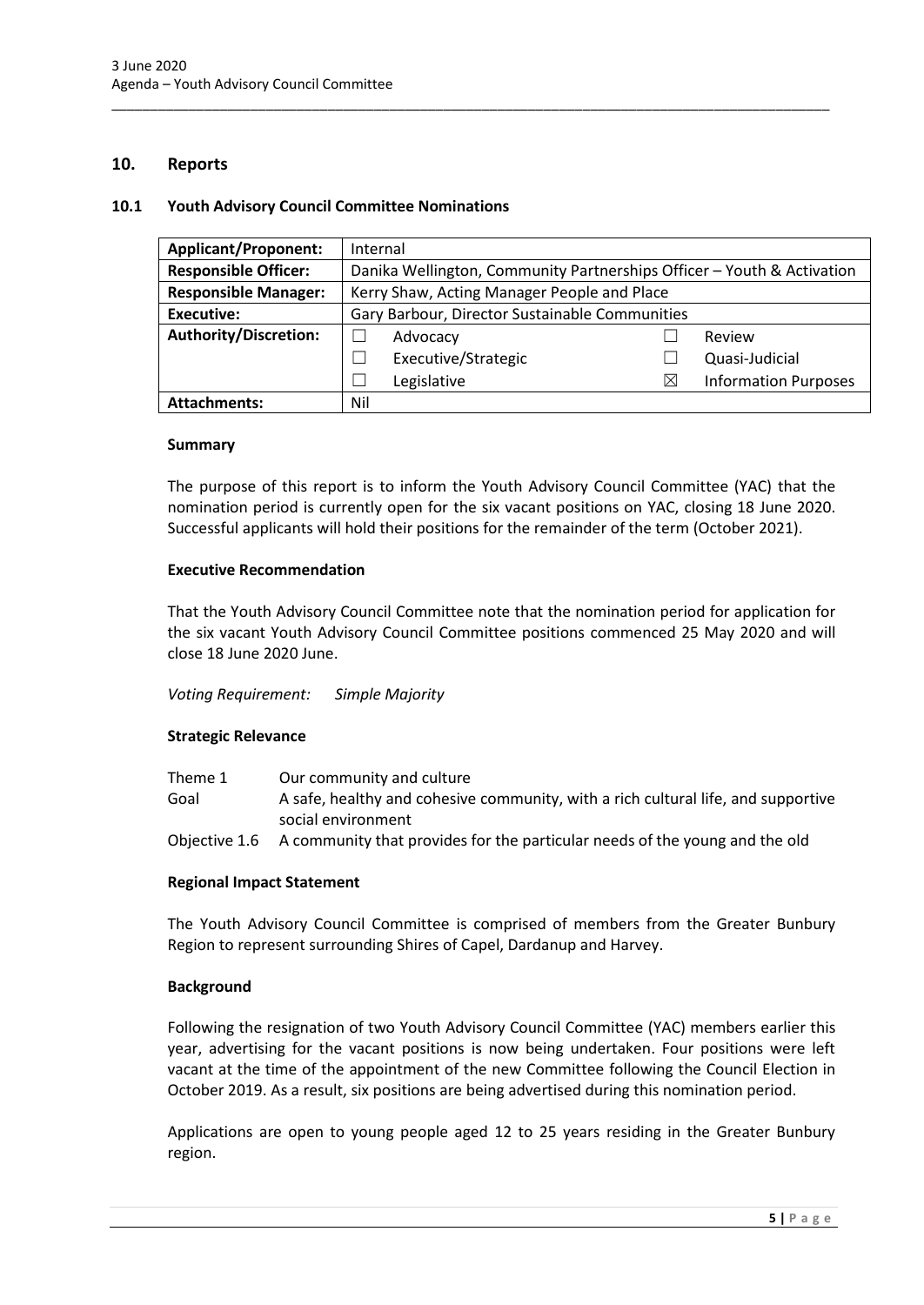#### **Council Policy Compliance**

Not applicable

#### **Legislative Compliance**

*Local Government Act 1995*

#### **Officer Comments**

The nomination period for the vacant positions commenced on 25 May 2020 and will cease at 4:00pm on 18 June 2020.

Applicants are being asked to submit an online application form through one of the City's online platforms *SmartyGrants*.

The online application form can be found here[: https://bunbury.smartygrants.com.au/yac](https://bunbury.smartygrants.com.au/yac)

\_\_\_\_\_\_\_\_\_\_\_\_\_\_\_\_\_\_\_\_\_\_\_\_\_\_\_\_\_\_\_\_\_\_\_\_\_\_\_\_\_\_\_\_\_\_\_\_\_\_\_\_\_\_\_\_\_\_\_\_\_\_\_\_\_\_\_\_\_\_\_\_\_\_\_\_\_\_\_\_\_\_\_\_\_\_\_\_\_\_\_\_\_

Recognising that young people communicate through multiple mediums, we have provided the opportunity to showcase creativity in the application process. Nominees may upload a file such a video or piece of art to present the information requested. Applications are still required to be submitted in full and questions must be answered in some format through the SmartyGrants portal before the closing date.

Advertising and promotion of the nomination period includes newspapers, radio, City social media, YAC social media and direct email to schools and other networks.

#### **Analysis of Financial and Budget Implications**

The advertisement of vacant positions will be handled through the operational budget allocated to the Youth Advisory Council Committee.

#### **Community Consultation**

Not applicable

#### **Councillor/Officer Consultation**

Not applicable

#### **Applicant Consultation**

Not applicable

#### **Timeline: Council Decision Implementation**

| <b>Action</b>                                    | <b>Estimated Timeline</b> |
|--------------------------------------------------|---------------------------|
| Advertise for positions on Committee             | 25 May-18 June 2020       |
| Nominations presented to Council for endorsement | 4 August 2020             |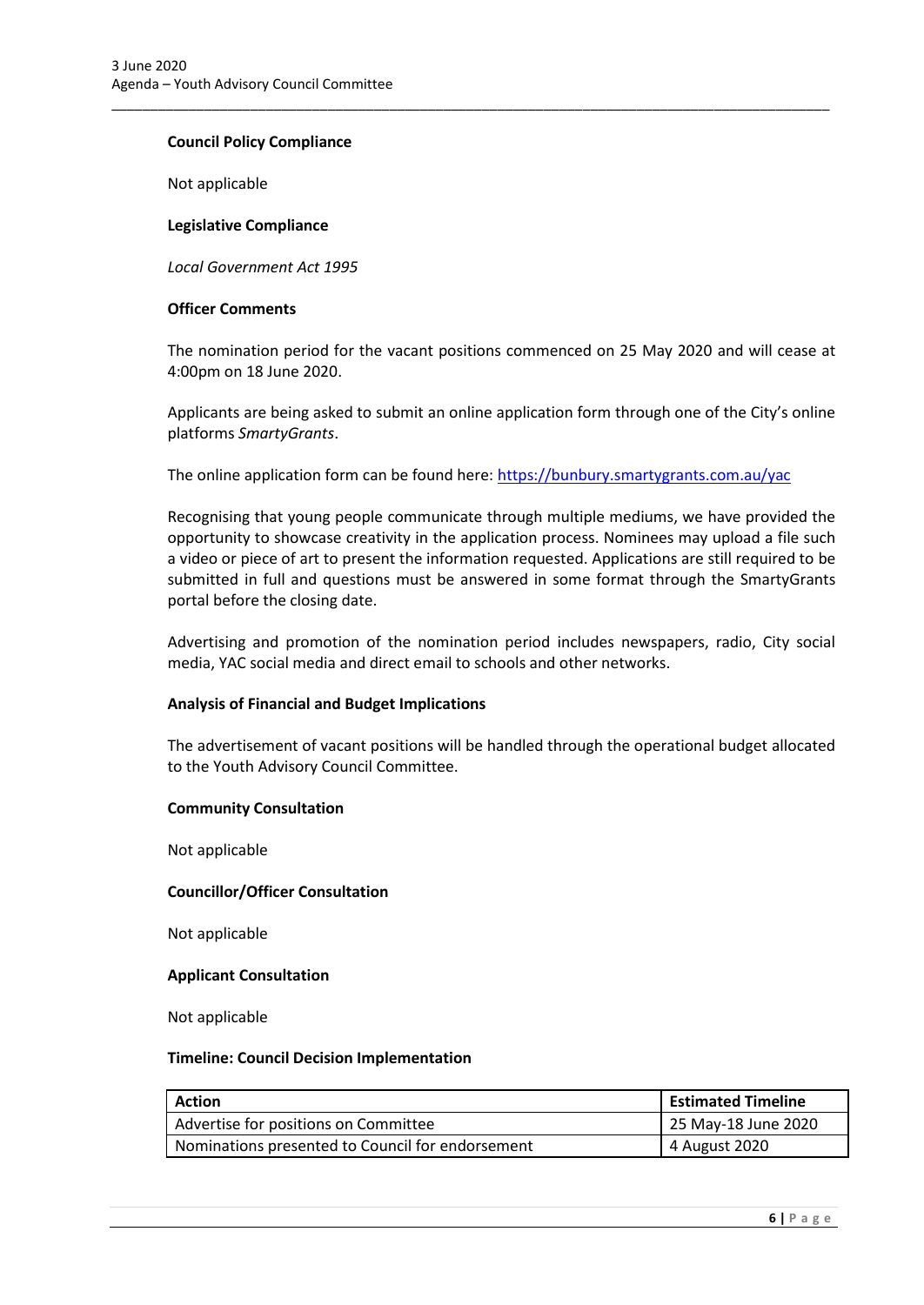#### <span id="page-9-0"></span>**10.2 Shift Youth Festival**

| <b>Applicant/Proponent:</b> | Internal                                                               |                     |  |          |                             |
|-----------------------------|------------------------------------------------------------------------|---------------------|--|----------|-----------------------------|
| <b>Responsible Officer:</b> | Danika Wellington, Community Partnerships Officer - Youth & Activation |                     |  |          |                             |
| <b>Responsible Manager:</b> | Kerry Shaw, Acting Manager People and Place                            |                     |  |          |                             |
| <b>Executive:</b>           | Gary Barbour, Director Sustainable Communities                         |                     |  |          |                             |
| <b>Authority/Discretion</b> |                                                                        | Advocacy            |  | ⋉        | Review                      |
|                             |                                                                        | Executive/Strategic |  |          | Quasi-Judicial              |
|                             |                                                                        | Legislative         |  | $\times$ | <b>Information Purposes</b> |
| <b>Attachments:</b>         | Nil                                                                    |                     |  |          |                             |

\_\_\_\_\_\_\_\_\_\_\_\_\_\_\_\_\_\_\_\_\_\_\_\_\_\_\_\_\_\_\_\_\_\_\_\_\_\_\_\_\_\_\_\_\_\_\_\_\_\_\_\_\_\_\_\_\_\_\_\_\_\_\_\_\_\_\_\_\_\_\_\_\_\_\_\_\_\_\_\_\_\_\_\_\_\_\_\_\_\_\_\_\_

#### **Summary**

The purpose of this report is for the Youth Advisory Council Committee to note the postponement of the Shift Youth Festival 2020, scheduled for 18 April 2020, due to government restrictions surrounding COVID-19.

#### **Executive Recommendation**

That Youth Advisory Council Committee notes the Shift Youth Festival's postponement in 2020 due to COVID-19 restrictions.

*Voting Requirement: Simple Majority* 

#### **Strategic Relevance**

| Theme 1       | Our community and culture                                                                                                                          |
|---------------|----------------------------------------------------------------------------------------------------------------------------------------------------|
| Goal          | A safe, healthy and cohesive community, with a rich cultural life, and supportive<br>social environment                                            |
| Obiective 1.4 | Arts, culture, heritage and events that enrich our understanding and enjoyment<br>of life, celebrate our identity and bring the community together |
| Objective 1.6 | A community that provides for the particular needs of the young and the old                                                                        |

#### **Regional Impact Statement**

The Shift Youth Festival presented by Drug Aware is an opportunity for members of the Bunbury Geographe region to come together and celebrate young people in a fun environment that is free from alcohol, drugs and smoking.

The coronavirus pandemic has affected the entire country with restrictions and cancellations of events over the past few months.

#### **Background**

The Shift Youth Festival is an annual youth event delivered by the Youth Advisory Council Committee (YAC) in collaboration with the Community Partnerships team. Held in April during Youth Week, Shift is a platform where the entire community can celebrate young people and their valuable contributions to our community. The event was first delivered in 2015 and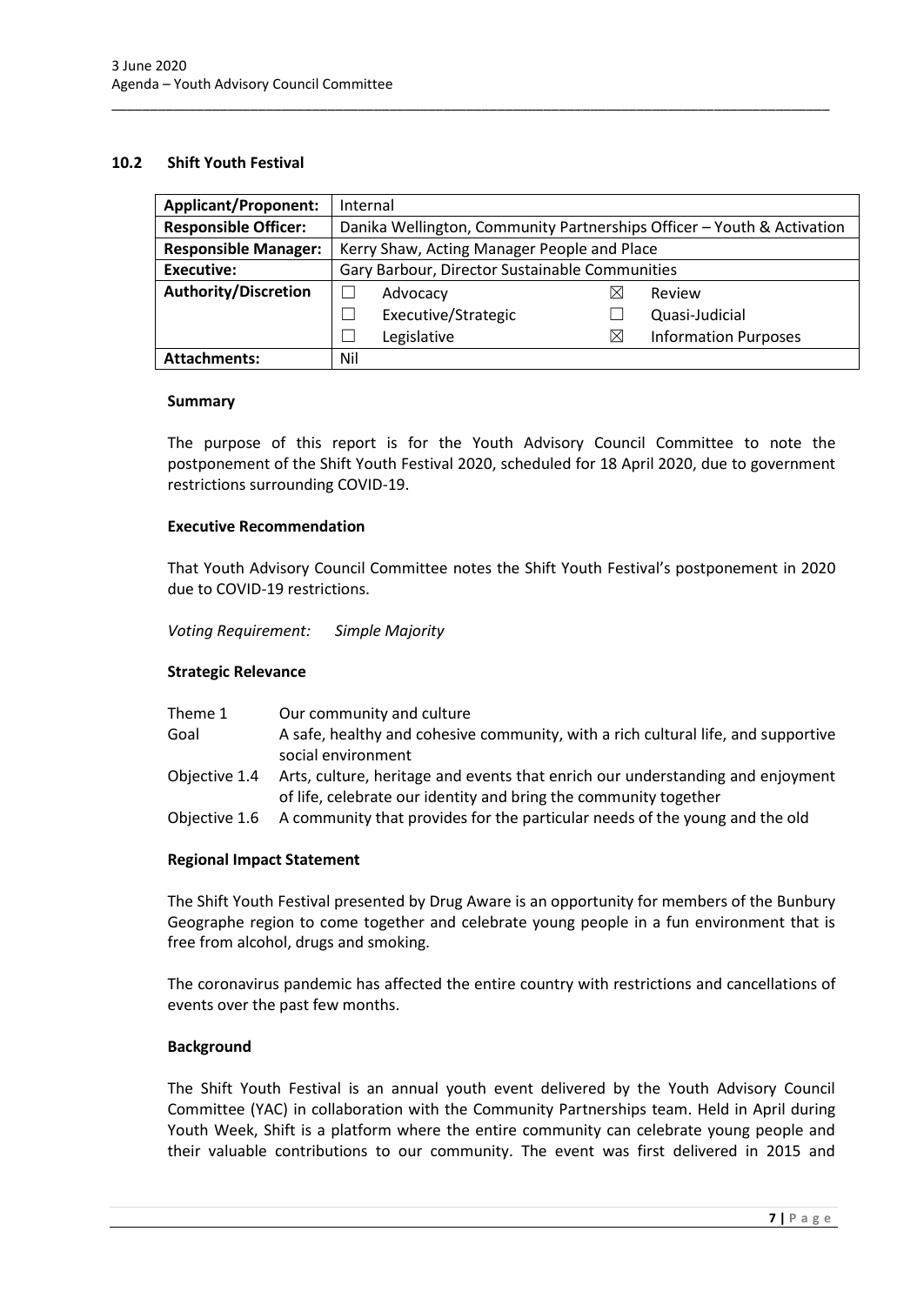continues to grow each year, not only as a fantastic community event, but also to continue developing youth engagement in the Greater Bunbury region.

\_\_\_\_\_\_\_\_\_\_\_\_\_\_\_\_\_\_\_\_\_\_\_\_\_\_\_\_\_\_\_\_\_\_\_\_\_\_\_\_\_\_\_\_\_\_\_\_\_\_\_\_\_\_\_\_\_\_\_\_\_\_\_\_\_\_\_\_\_\_\_\_\_\_\_\_\_\_\_\_\_\_\_\_\_\_\_\_\_\_\_\_\_

The event was due to happen on 18 April 2020 at Graham Bricknell Shell/Bicentennial Square however was postponed due to Australian Government restrictions to prevent the spread of COVID-19. The event was officially postponed on 16 March 2020.

The Department of Communities also cancelled the state-wide Youth Week celebration (17 to 24 April 2020).

#### **Council Policy Compliance**

Not applicable

#### **Legislative Compliance**

*Local Government Act 1995*

#### **Officer Comments**

The YAC Committee has discussed the possibility of a rescheduled event in October 2020 school holidays. This rescheduled event would be of a smaller scale to accommodate the transition back into larger scale events and provide an opportunity for social connection and engagement with other young people. The Committee will continue to monitor government restrictions and health advice as well as City of Bunbury event guidelines to determine if such an event would be appropriate, suitable timing and the most valuable use of resources.

The 2021 Shift Youth Festival is still anticipated to go ahead given the reinstatement of Youth Week in April 2021.

The sponsorship request to Healthway was cancelled given the restrictions around large events however there are still funding options for future years' events.

Sponsorship was secured from Southern Ports Authority for \$3,500 (inclusive of GST) in return for naming rights of the activity zone ("Southern Ports Activity Zone"). Southern Ports would like to continue to support this event and confirmed that the sponsorship funds provided may be held and used for a rescheduled event, provided this occurs prior to 31 December 2020. The sponsorship funding would need to be used on the same basis as originally agreed. However, if the event cannot be rescheduled and held by this date, the sponsorship funds would need to be returned to the Southern Ports Authority.

To still embrace Youth Week and its celebration of young people, a week-long social media campaign during the scheduled Youth Week (17 to 24 April) was delivered through the City's youth Facebook and Instagram pages. This included a daily theme that represented key youth issues and interests, portrayed through daily resources shared on Facebook, quotes on Instagram story and YAC member profiles on Instagram posts. The campaign greatly increased engagement on both social media pages, helping to boost the reputation and awareness of the YAC whilst providing information and resources for our young people.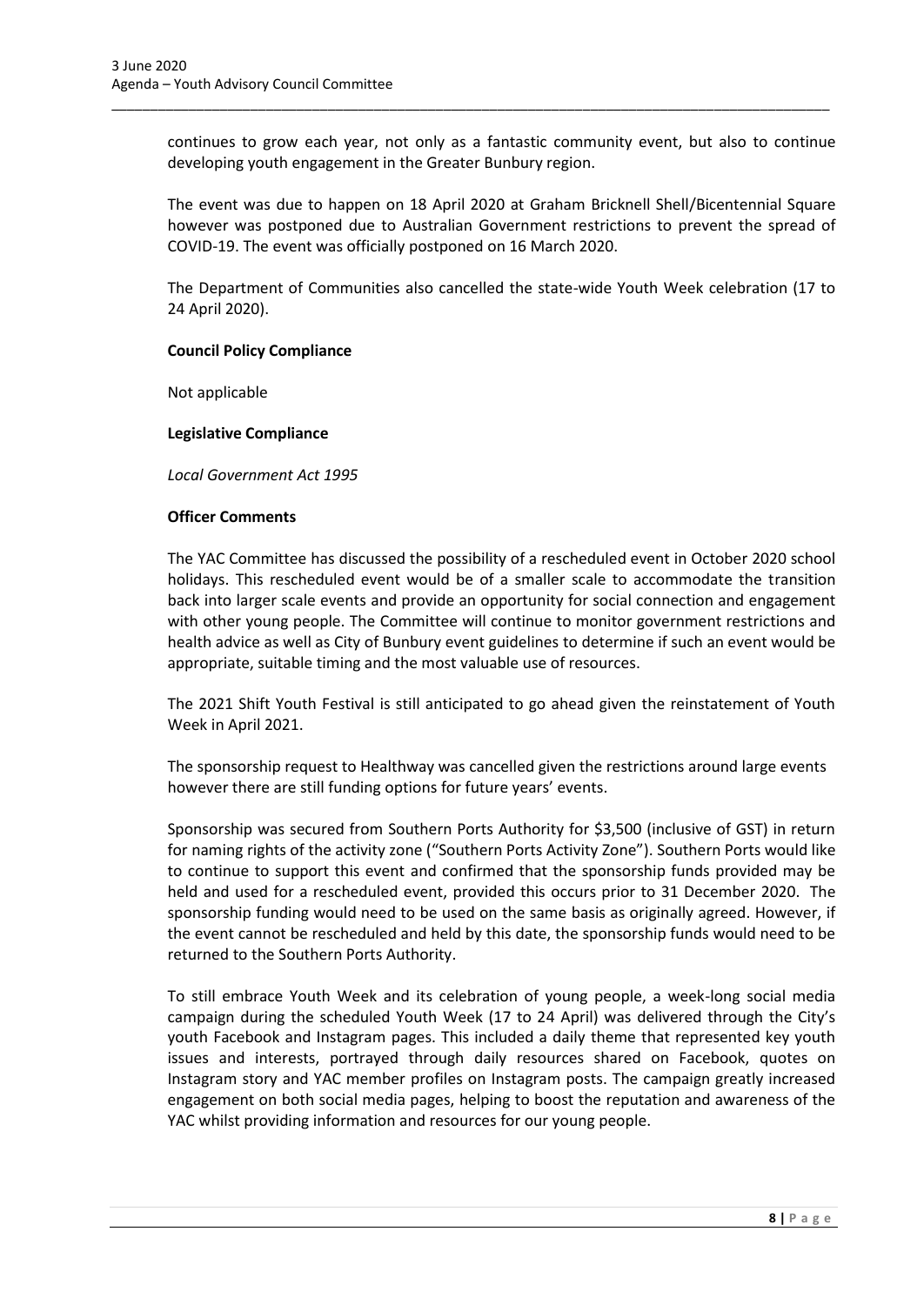### **Analysis of Financial and Budget Implications**

Income from Sponsorship will be rolled over and available in the 2020/21 budget.

\_\_\_\_\_\_\_\_\_\_\_\_\_\_\_\_\_\_\_\_\_\_\_\_\_\_\_\_\_\_\_\_\_\_\_\_\_\_\_\_\_\_\_\_\_\_\_\_\_\_\_\_\_\_\_\_\_\_\_\_\_\_\_\_\_\_\_\_\_\_\_\_\_\_\_\_\_\_\_\_\_\_\_\_\_\_\_\_\_\_\_\_\_

Any costs associated with a rescheduled event would come out of the 2020/21 budget allocation for the Shift Youth Festival.

#### **Community Consultation**

Not applicable

#### **Councillor/Officer Consultation**

Not applicable

#### **Applicant Consultation**

Not applicable

#### **Timeline: Council Decision Implementation**

Not applicable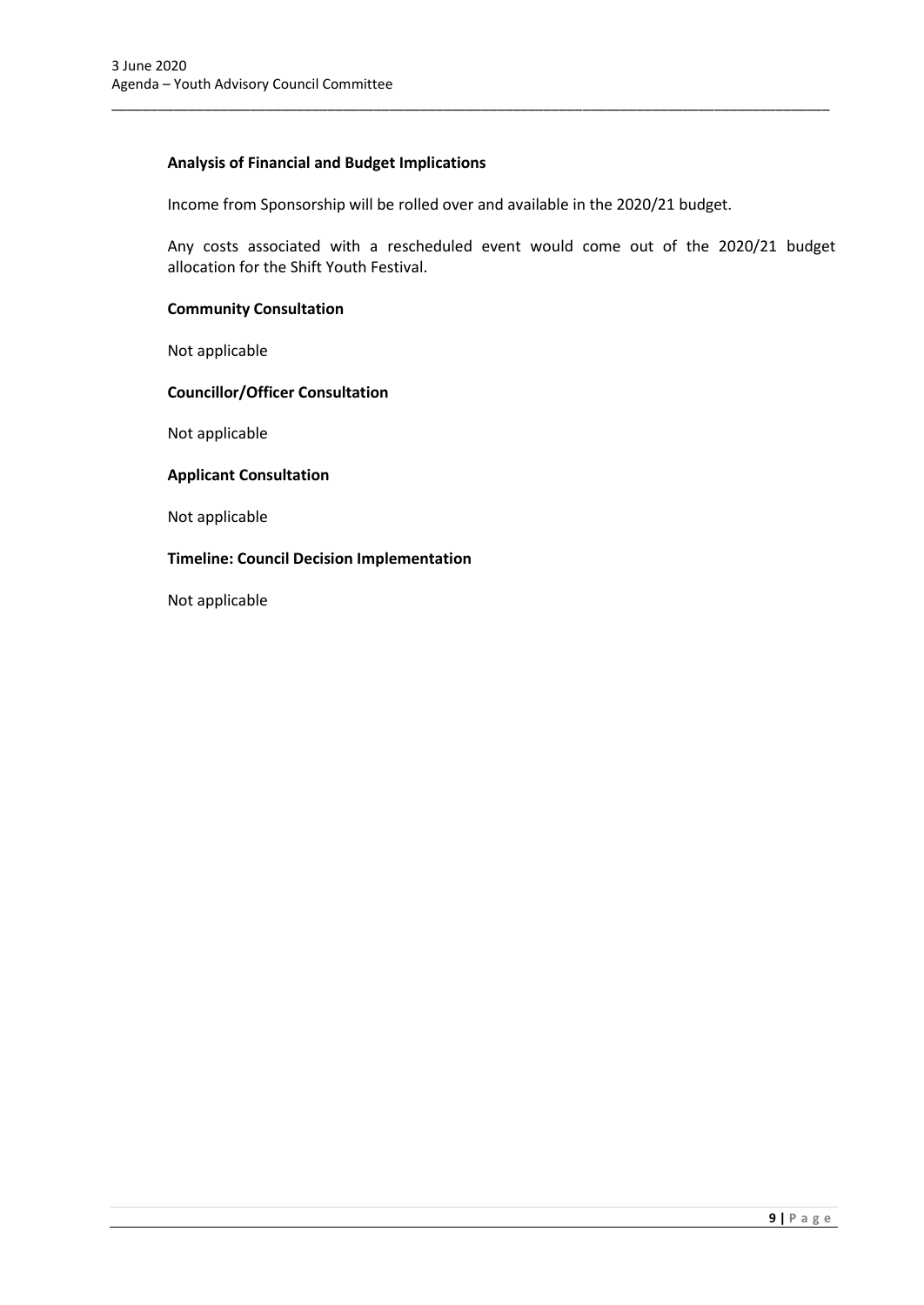#### <span id="page-12-0"></span>**10.3 Youth Precinct Detailed Design Tender Awarded**

| <b>Applicant/Proponent:</b> | Internal                                                    |  |  |
|-----------------------------|-------------------------------------------------------------|--|--|
| <b>Responsible Officer:</b> | Danika Wellington, Community Partnerships Officer - Youth & |  |  |
|                             | Activation                                                  |  |  |
| <b>Responsible Manager:</b> | Kerry Shaw, Acting Manager People and Place                 |  |  |
| Executive:                  | Gary Barbour, Director Sustainable Communities              |  |  |
| <b>Authority/Discretion</b> | $\times$<br>Review<br>Advocacy                              |  |  |
|                             | Executive/Strategic<br>Quasi-Judicial                       |  |  |
|                             | <b>Information Purposes</b><br>Legislative<br>$\boxtimes$   |  |  |
| <b>Attachments:</b>         | Appendix 1: Withdrawal of application for Lotterywest grant |  |  |

\_\_\_\_\_\_\_\_\_\_\_\_\_\_\_\_\_\_\_\_\_\_\_\_\_\_\_\_\_\_\_\_\_\_\_\_\_\_\_\_\_\_\_\_\_\_\_\_\_\_\_\_\_\_\_\_\_\_\_\_\_\_\_\_\_\_\_\_\_\_\_\_\_\_\_\_\_\_\_\_\_\_\_\_\_\_\_\_\_\_\_\_\_

#### **Summary**

The purpose of this report is for the Youth Advisory Council Committee (YAC) to note the appointment of the detailed design contract the Youth Precinct to Playce Pty Ltd.

#### **Executive Recommendation**

That the Youth Advisory Council Committee note the appointment of the detailed design contract the Youth Precinct.

*Voting Requirement: Simple Majority* 

#### **Strategic Relevance**

| Theme 1       | Our community and culture                                                                                     |
|---------------|---------------------------------------------------------------------------------------------------------------|
| Goal          | A safe, healthy and cohesive community, with a rich cultural life, and supportive<br>social environment       |
|               | Objective 1.2 An active community, able to access a wide range of sporting, recreation and<br>leisure options |
| Objective 1.6 | A community that provides for the particular needs of the young and the old                                   |

#### **Regional Impact Statement**

The Youth Precinct will become a destination park that will be a drawcard for locals and tourists alike, offering a central location for young people to socialise and interact with other young people in the Bunbury Geographe region.

The community engagement process was open to all potential users including residents outside of the City Bunbury and in particular those of the surrounding Shires of Harvey, Dardanup and Capel.

#### **Background**

The Youth Advisory Council Committee was appointed as the Steering Committee for the community engagement portion of the Youth Precinct project at the 16 April 2019 Ordinary Council Meeting (Council Decision 034/19). At this meeting; and as part of the same Council Decision; Council endorsed Lot 681 (commonly referred to as Luciana Park) as the preferred site for a new Youth Precinct in Bunbury.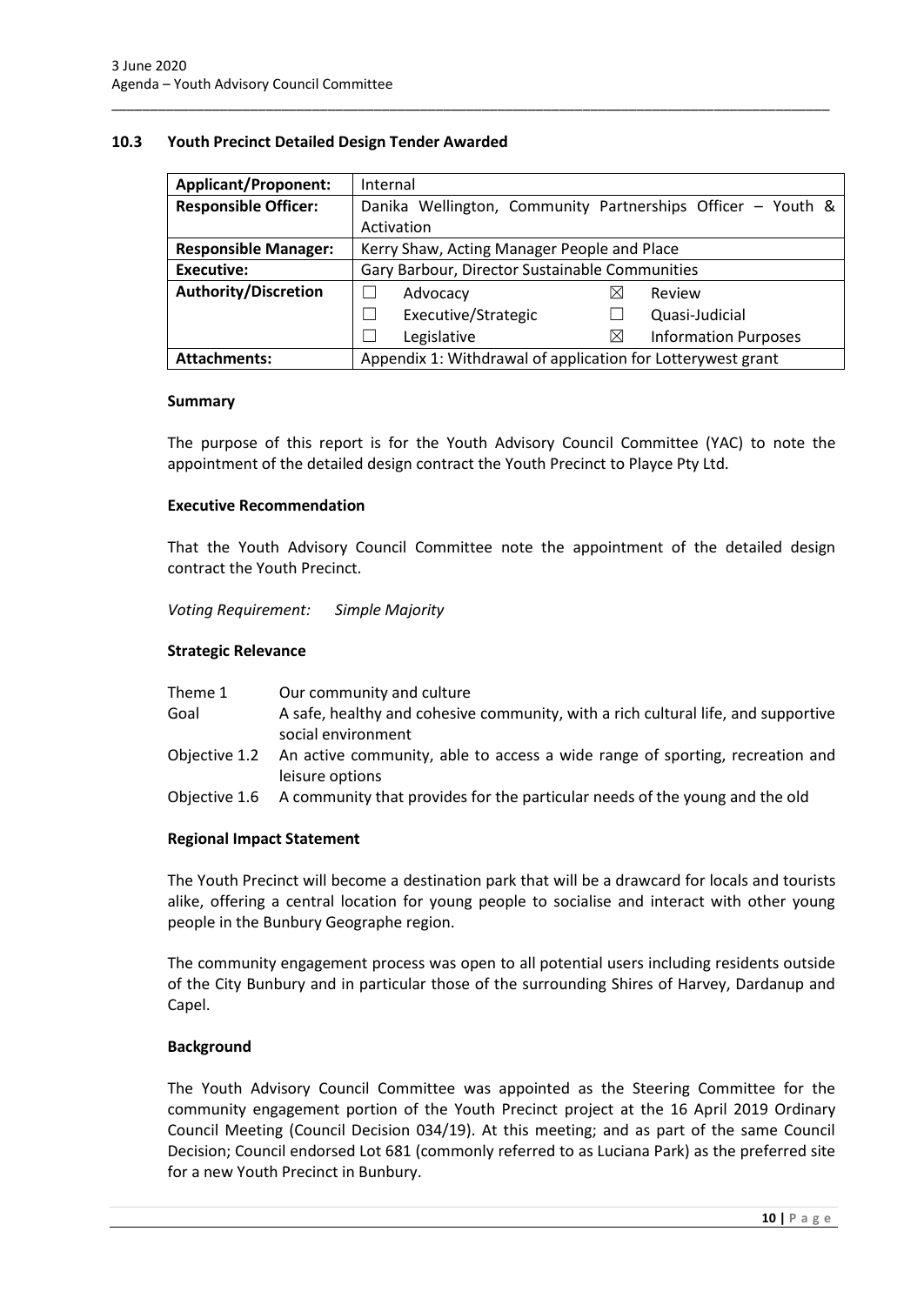Following a tender process in accordance with the City's procurement policy, Playce Pty Ltd were also appointed as the concept design and community engagement consultants in mid-August 2019. Playce is an award-winning company specialising in creating fun and inclusive spaces for people of all ages, boasting a long list of unique skateparks, play spaces and youth precincts that have been designed and delivered across Australia.

\_\_\_\_\_\_\_\_\_\_\_\_\_\_\_\_\_\_\_\_\_\_\_\_\_\_\_\_\_\_\_\_\_\_\_\_\_\_\_\_\_\_\_\_\_\_\_\_\_\_\_\_\_\_\_\_\_\_\_\_\_\_\_\_\_\_\_\_\_\_\_\_\_\_\_\_\_\_\_\_\_\_\_\_\_\_\_\_\_\_\_\_\_

Extensive community engagement was undertaken by Playce with regard to the design process with significant public input obtained. Playce presented the concept design to Council at the 10 December 2019 meeting which was endorsed.

#### **Council Policy Compliance**

Not applicable

#### **Legislative Compliance**

Not applicable

#### **Officer Comments**

Bunbury City Council endorsed the appointment of Playce Pty Ltd as the Youth Precinct Detailed Design contactor at the 26 May 2020 Ordinary Council Meeting. Negotiations with Playce are underway to finalise details including commencement of the contract.

Detailed design is expected to take in the vicinity of 20 weeks from commencement of Playce's contract however this is only an estimate due to COVID-19 related impacts.

As part of the detailed design, YAC will be a key stakeholder in the decision-making process. Multiple consultations with Playce have been scheduled into the program delivery to ensure YAC, as the steering committee, are kept informed and able to provide relevant feedback. City staff will also keep YAC members informed and engaged continually throughout all aspects of the process.

An application to Lotterywest was lodged in February 2020 however grant funding attempts have been setback with Lotterywest focusing their efforts on COVID-19 crisis response and recovery projects (**attached** at Appendix 1). The City continues to prioritise the Youth Precinct project and is actively seeking alternative grant opportunities.

#### **Analysis of Financial and Budget Implications**

\$500,000 is allocated in Council's 2019/20 budget for PR-4786 Detailed design, contract documentation and construction of Youth Precinct.

The Youth Precinct is listed for construction in 2020/2021 PR-4786 Detailed design, contract documentation and construction.

#### **Community Consultation**

Not applicable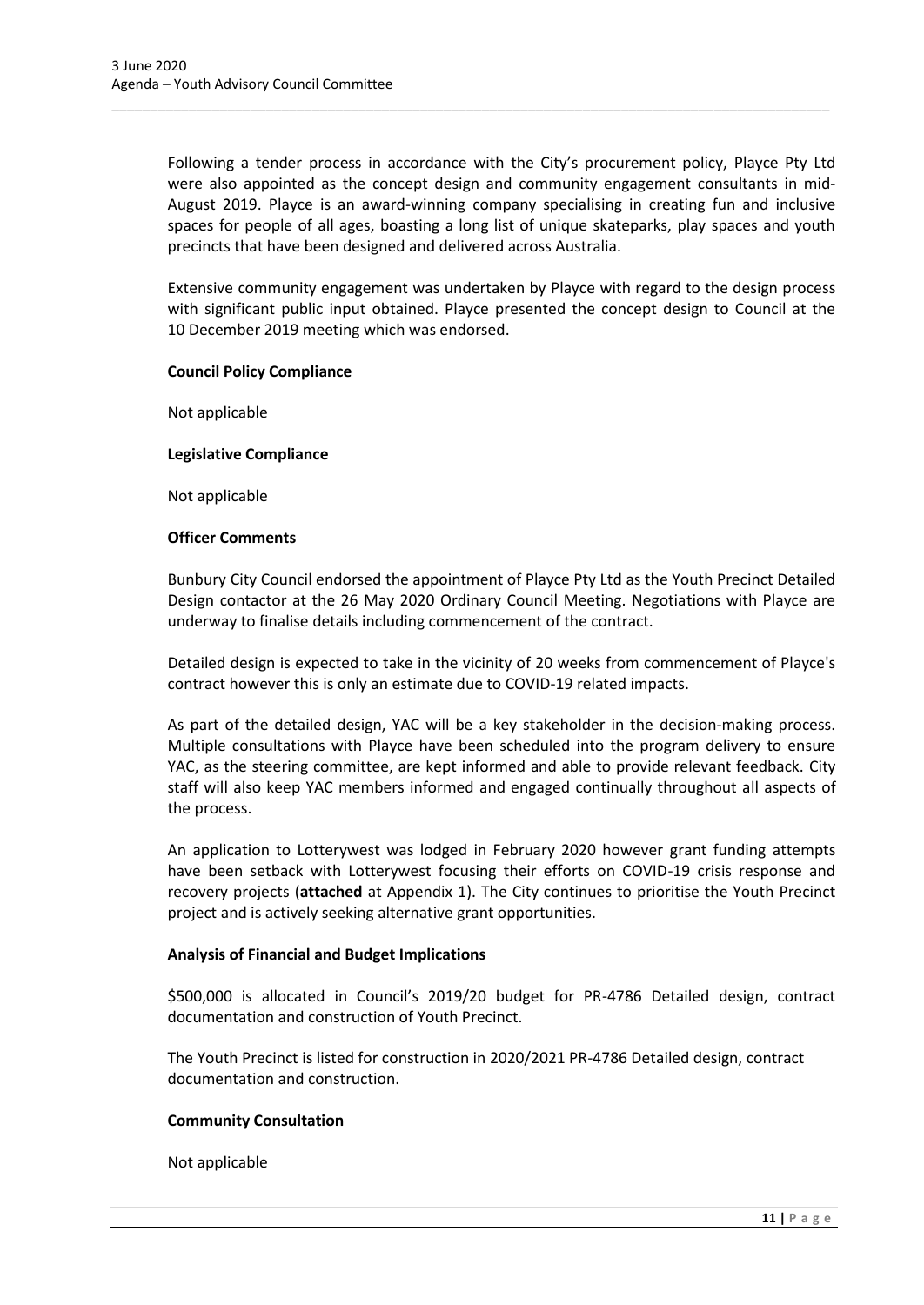#### **Councillor/Officer Consultation**

The Executive Leadership Team, the People & Place Team and the Strategic Planning and Urban Design Team are aware of this report.

\_\_\_\_\_\_\_\_\_\_\_\_\_\_\_\_\_\_\_\_\_\_\_\_\_\_\_\_\_\_\_\_\_\_\_\_\_\_\_\_\_\_\_\_\_\_\_\_\_\_\_\_\_\_\_\_\_\_\_\_\_\_\_\_\_\_\_\_\_\_\_\_\_\_\_\_\_\_\_\_\_\_\_\_\_\_\_\_\_\_\_\_\_

A Youth Precinct Working Group made up of City officers assessed the applicants for the tender and awarded the contract based on the City's procurement guidelines.

#### **Applicant Consultation**

Not applicable

#### **Timeline: Council Decision Implementation**

Not applicable